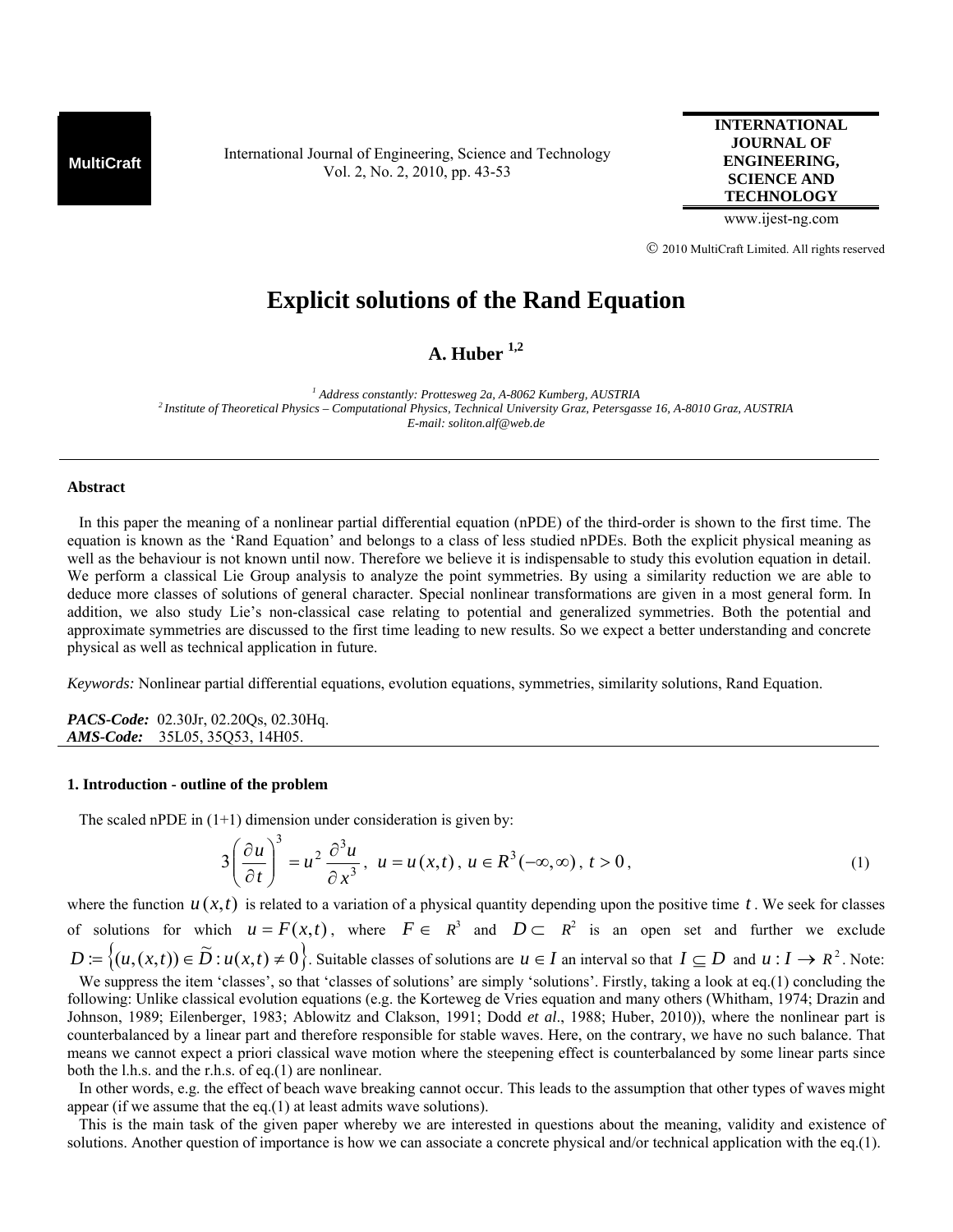#### *1.2. Classical symmetry analysis - algebraic group properties*

 We take up now the developments given in (Ibragimov, 1994a; Olver, 1986; Bluman and Kumei, 1989, Gaeta, 1994) omitting all technical details.

To use symmetry groups in any application we first deduce the symmetries of eq.(1).

The result is a well-defined system of eight linear homogeneous PDEs (describing the point symmetries) for the infinitesimals  $\xi_i = \xi_i(x, u)$  and  $\phi_i = \phi_i(x, u)$ . These constitute the so-called determining equations for the symmetries of eq.(1) generated by Fréchet's derivative (Ibragimov, 1994a; Huber, 2007a,b; Huber, 2008a,b; Huber, 2009):

$$
\frac{\partial \xi_1}{\partial u} = \frac{\partial \xi_2}{\partial u} = \frac{\partial \xi_2}{\partial x} = \frac{\partial^2 \phi}{\partial u^2} = 0,
$$
\n(1.1)

$$
9\frac{\partial \xi_1}{\partial t} - \frac{\partial^3 \xi_1}{\partial x^3} + 3\frac{\partial^3 \phi}{\partial x^2 \partial u} = 0,
$$
\n(1.2)

$$
9\frac{\partial \phi}{\partial t} - \frac{\partial^3 \phi}{\partial x^3} = 0,
$$
\n(1.3)

$$
\frac{\partial^2 \phi}{\partial x \partial u} - \frac{\partial^2 \xi_1}{\partial x^2} = 0,
$$
\n(1.4)

$$
\frac{\partial \xi_2}{\partial t} - 3 \frac{\partial \xi_1}{\partial x} = 0. \tag{1.5}
$$

Solving the above given set of equations  $(1.1)$  to  $(1.5)$  we derive at the infinitesimals:

$$
\xi_1 = k_3 + k_4 x \n\xi_2 = k_2 + 3k_4 t
$$
\n(1.6)

$$
\Phi = k_1 u(x,t) + F(x,t).
$$

 The result shows that the symmetry group of eq.(1) constitutes an infinite four-dimensional point group where the group parameters are denoted by  $k_i$ ,  $i = 1, 2, 3$ . The infinite part of the group is generated by the function  $F(x, t)$  whereby the latter function has to satisfy the linear third-order equation:  $9F_t - F_{xxx} = 0$ . The arbitrary function  $F(x,t)$  does not satisfy any further equation(s).

So, in what follows we have the freedom to set the function  $F(x,t)$  equal to zero (or individually otherwise). Eq.(1) admits the four-dimensional Lie algebra L of its classical infinitesimal point symmetries related to the following vector fields:

$$
V_1 = \partial_x , V_2 = \partial_t , V_3 = 3t \partial_t + x \partial_x , V_4 = u \partial_u .
$$
 (1.7)

This group of four vector fields contains translations in time and space so that  $\{t' \rightarrow t + \lambda, x' \rightarrow x + \lambda\}$  holds for  $\{V_1, V_2\}$ and the associated differential operators  $V_3$  and  $V_4$  are related to dilatation operations. The symmetry vector fields form a Lie algebra L by:

$$
\begin{bmatrix} V_2, V_4 \end{bmatrix} = 3V_2 \ , \ \begin{bmatrix} V_3, V_4 \end{bmatrix} = V_3 \ , \ \begin{bmatrix} V_4, V_2 \end{bmatrix} = -3V_2 \ , \ \begin{bmatrix} V_4, V_3 \end{bmatrix} = -V_3 \ . \tag{1.8}
$$

For this four-dimensional Lie algebra the commutator table for the  $V_i$  is a (4 x 4)- table whose

 $(i, j)$ th entry expresses the Lie Bracket  $[V_i, V_j]$  given in (1.8). The table is skew-symmetric and the diagonal elements vanish. The coefficient  $C_{i,j,k}$  is the coefficient of  $V_i$  of the  $(i, j)$  th entry of Table 1 and the related structure constants can be read from Table 1:

$$
C_{2,4,2} = -3, \ C_{3,4,3} = -1, \ C_{4,2,2} = 3, \ C_{4,3,3} = 1 \ . \tag{1.9}
$$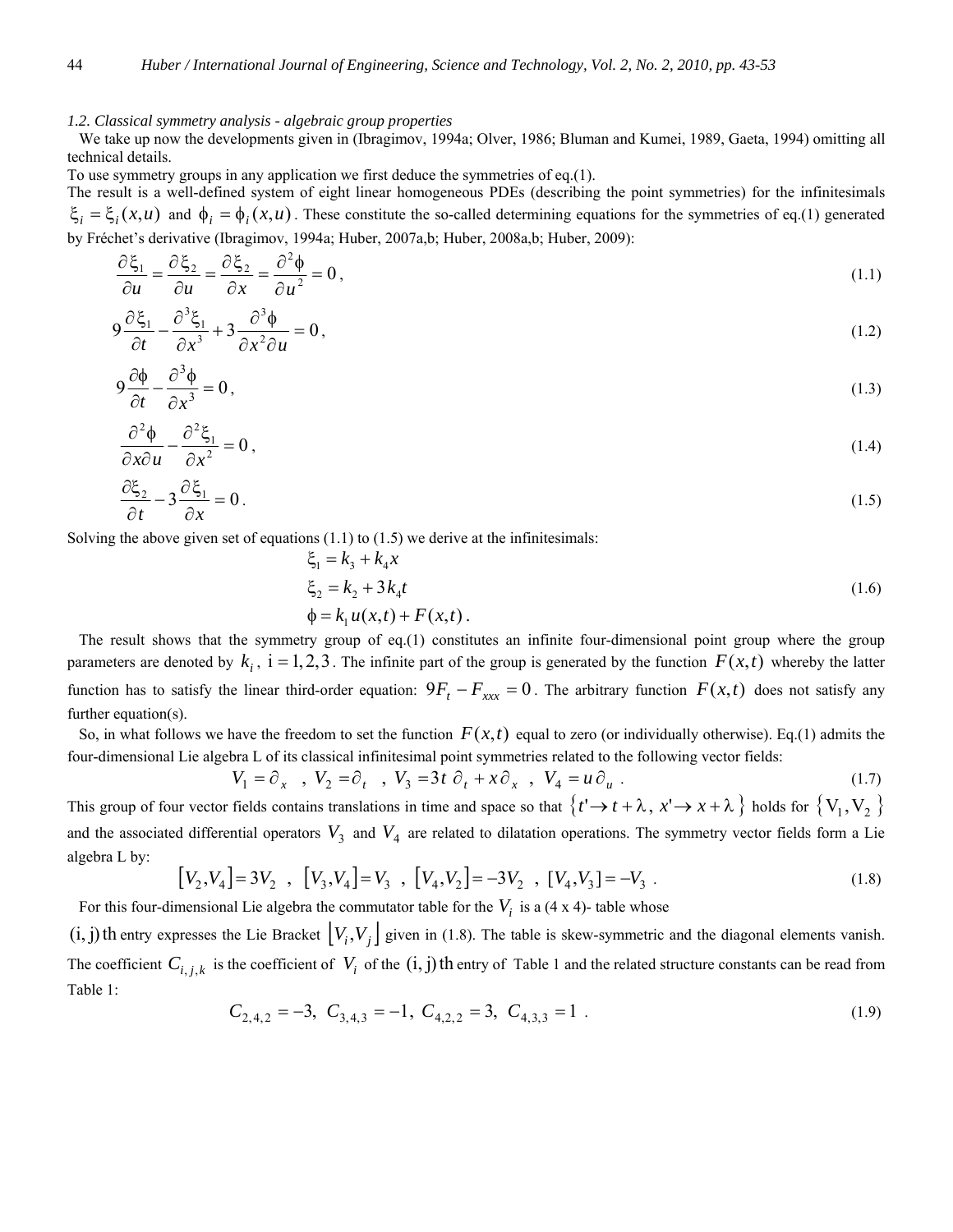| Twore I The communities more of the runner Equation |  |  |  |         |  |
|-----------------------------------------------------|--|--|--|---------|--|
|                                                     |  |  |  |         |  |
|                                                     |  |  |  |         |  |
|                                                     |  |  |  | $-3V_2$ |  |
|                                                     |  |  |  |         |  |
|                                                     |  |  |  |         |  |

Table 1 The commutator table of the Rand Equation

**Theorem:** The Lie algebra of eq.(1) is solvable.

*Proof:* A Lie algebra L is called solvable if  $V^{(n)} = 0$  for some n > 0. It can be shown that L is reducible to  $V^{(4)} = 0$  starting by the ideal  $\{V^{(1)},...,V^{(4)}\}$  since the algebra is four-dimensional.

Other useful algebraic group properties are mentioned: Eq.(1) has the Casimir operator by  $V_1$ , the group order is four containing 15 subgroups. These subgroups are important below to perform a similarity reduction deducing suitable solutions. The metric  $(4 \otimes 4)$  Cartanian tensor ) satisfies:

$$
g_{ij} = \begin{pmatrix} 0 & \cdots & 0 \\ \vdots & \ddots & \vdots \\ 0 & \cdots & 12 \end{pmatrix}, \text{ with } \det(g) = 0,
$$
 (1.10)

and, since the condition  $det(g) = 0$  holds, the given algebra is therefore degenerate and commutative. Note: Alternatively one

can write with eq.(1.9) 
$$
g_{im} = \sum_{i,k=1}^{n} c_{lk}^{i} c_{mi}^{k}
$$

#### **2. Similarity solutions**

Let us now discuss the most important three similarity solutions for special subgroups. If we set the

.

group parameters  $k_2 = k_3 = 1$  and  $k_1 = k_4 = 0$ , the following linear ODE of the third-order results:

$$
\frac{d^3S}{d\zeta^3} + 9\frac{dS}{d\zeta} = 0, \ S: R \times R \to R, \ \zeta \in R, \ -\infty \le \zeta \le \infty, \ D := \left\{ (S, \zeta) \in \widetilde{D} : S(\zeta) \ne 0 \right\}.
$$

The similarity variable  $\zeta$  together with the relevant transformation (Case H) reads as  $t - x = \zeta$ ,  $S = u$  which is closely related to the case of traveling waves. Following Peanos' theorem we expect that at least solutions exist (locally in this sense) and secondly solutions are unique on the entire real axis. We calculate a superposition of harmonic wave trains by

$$
S(\zeta) = C_3 + \frac{1}{3} \{ C_1 \cos[3\zeta] + C_2 \sin[3\zeta] \},
$$
\n(2.1)

where the  $C_i$ ,  $i = 1,2,3$  are arbitrary constants of integration. A compact written form gives

$$
S(\zeta) = \frac{4}{3} + \sum_{k=0}^{\infty} \frac{\zeta^{1+k} \left( 2 \left( -9 \right)^k \left( 1+k \right) - \left( -1 \right)^k 3^{1+2k} \zeta \right)}{\Gamma(3+2k)},\tag{2.2}
$$

where  $\Gamma(.)$  means the gamma function.

At this stage a question is of interest: What physical meaning can we associate with this solution, eq.(2.1) or otherwise, represent this solution a solitary wave? If so, the following condition must hold:  $S \to 0$  as  $|\zeta| \to \infty$ . It is shown that  $S \to \infty$  as  $|\zeta| \to \infty$ , that means no solitary motion is possible. So we have periodic wave trains on the entire real axis which is seen in Figure 1.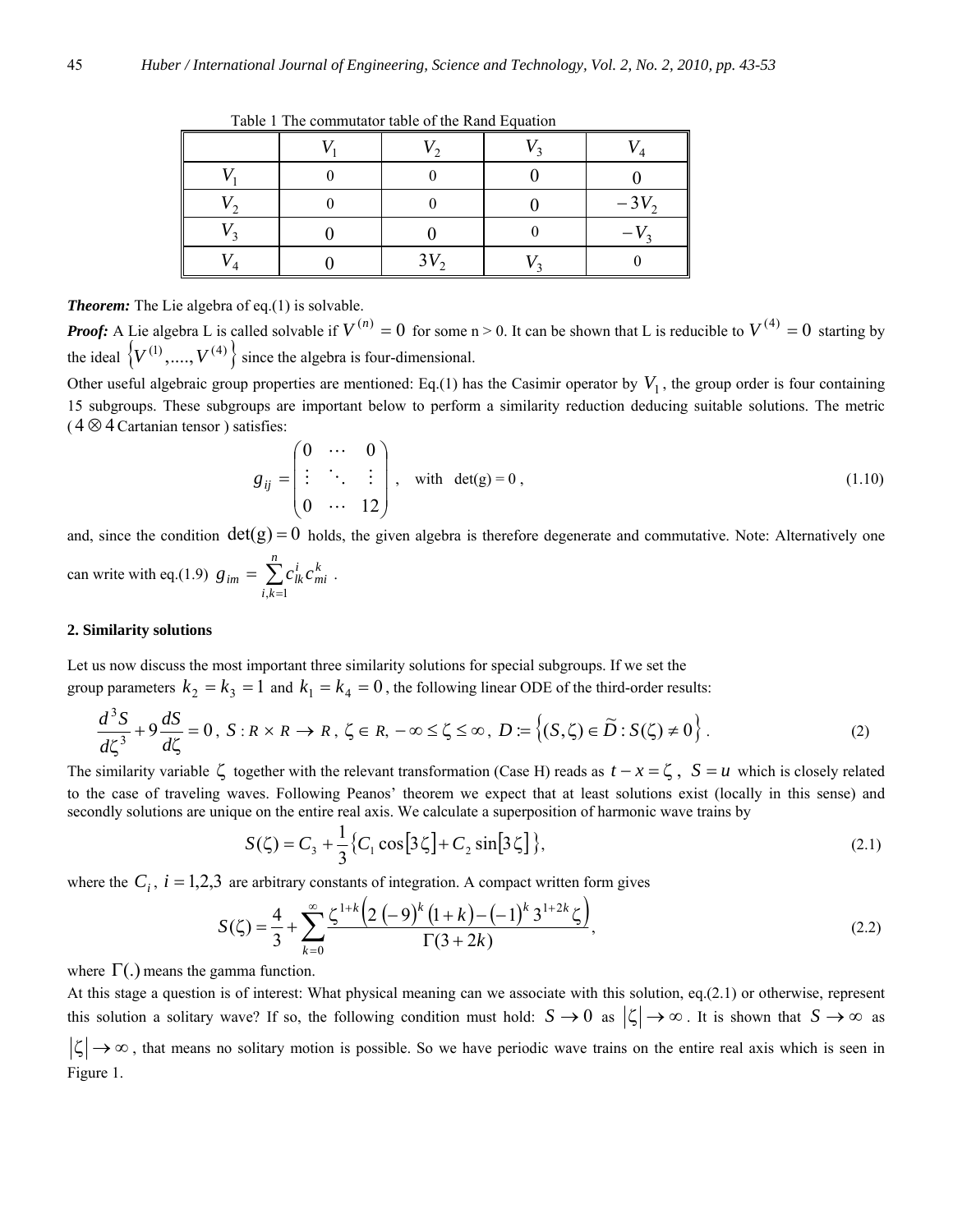

Figure 1 A planar sketch of the periodic wave train solution eq.(2.1) by using different values of the integration constants  $C_i$ , *i* = 1,2,3. We chose  $-1 < C_i < 1$  for the domain of the constants and the periodic wave trains are stable.

The further behaviour strongly depends on the choice of the constant *C*<sub>3</sub>. If we set *C*<sub>3</sub> = 0 the function vanishes  $\forall \zeta \in R \setminus R$  ${-\pi/12,\pi/4}$ , otherwise, if  $C_3 \in N^{\pm}$ , especially  $C_3 = 1$  the function vanishes  $\forall \zeta \in \Re \setminus \left\{ -\frac{1}{3} \arccos \left[ \frac{1}{2} \left( -3 \pm \sqrt{7} \right) \right] \right\}$  $\overline{1}$  $\overline{a}$ ⎨  $\int$  $\left[\frac{1}{2}(-3\pm\sqrt{7})\right]$  $-\frac{1}{2}arccos\left(\frac{1}{2}\right)-3\pm\sqrt{7}$ 2 1 3  $\frac{1}{2}arccos\left[\frac{1}{2}(-3\pm\sqrt{7})\right]$ , that is numerically  $\approx -(0.8 + 0.5 i)$ .

If we consider another choice for the group parameters, i.e.  $k_3 = k_4 = 1$  and  $k_1 = k_2 = 0$  (corresponding to Case C) the transformation is  $\frac{1}{\sqrt{2}} = \zeta$  $(1 + x)^3$  $\frac{t}{\sqrt{t}} = \zeta$ ,  $u = S$  and the following linear homogeneous ODE of the third-order with non-constant coefficients result:

$$
9\zeta^3 \frac{d^3 S}{d\zeta^3} + 36\zeta^2 \frac{d^2 S}{d\zeta^2} + (20\zeta + 3) \frac{dS}{d\zeta} = 0, \ S: R \times R \to R, \ \ \zeta \in R, \ -\infty \le \zeta \le \infty. \tag{2.3}
$$

This is solved explicitly by introducing the transformation  $S' = p(\zeta)$  to get a second-order equation

$$
9\zeta^{3} p'' + 36 \zeta^{2} p' + (20\zeta + 3)p = 0, \ D := \{(p, \zeta) \in \widetilde{D} : p(\zeta) \neq 0\}
$$
 (2.4)

where the prime means the derivation  $d / d\zeta$ . This is solved by Bessel functions of broken order:

$$
p(\zeta) = \frac{C_1}{\sqrt{\zeta^3}} J_{-1/3} \left[ \frac{2}{\sqrt{3\zeta}} \right] + \frac{C_2}{\sqrt{\zeta^3}} J_{1/3} \left[ \frac{2}{\sqrt{3\zeta}} \right], \ \zeta \neq 0. \tag{2.5}
$$

Finally we get the solution function after integrating once to

$$
S(\zeta) = C_3 - \frac{2C_1\sqrt[6]{3}}{\sqrt[3]{\zeta} \Gamma(5/3)} \, {}_{p}^{q}F\left[\left(\frac{1}{3}\right); \left(\frac{2}{3}, \frac{4}{3}\right); -\frac{1}{3\zeta}\right] - \frac{9C_2\sqrt[6]{3} \Gamma(2/3)}{4\pi \sqrt[3]{\zeta^2}} \, {}_{p}^{q}F\left[\left(\frac{2}{3}\right); \left(\frac{4}{3}, \frac{5}{3}\right); -\frac{1}{3\zeta}\right].
$$
 (2.6)

Here  $\Gamma$ (.) means the gamma function and  ${}_{p}^{q}F(a;b_{1};b_{2};z)$  is the generalized hypergeometric function. In our case we explicitly have the function  ${}_{1}^{2}F\left[\left\{a_1,...,a_p\right\};\left\{b_1,...,b_q\right\};\zeta\right]$ .

For further considerations we are interested in the asymptotic case  $\zeta \to \infty$ . By using the asymptotic behaviour of the hypergeometric function we have

$$
{}_{1}^{2}F\left[\left\{a_{1},...,a_{p}\right\};\left\{b_{1},...,b_{q}\right\};\zeta\right]-\frac{\Gamma(b_{1})\Gamma(b_{2})}{2\pi\Gamma(a_{1})}\zeta^{\frac{1}{2}\left(a_{1}-b_{1}-b_{2}+\frac{1}{2}\right)}e^{2\sqrt{\zeta}}\times\left\{1+O\left[\frac{1}{\sqrt{\zeta}}\right]\right\}.
$$
\n(2.7)

The calculation for the real part leads to the asymptotic representation which is shown in Figure 2: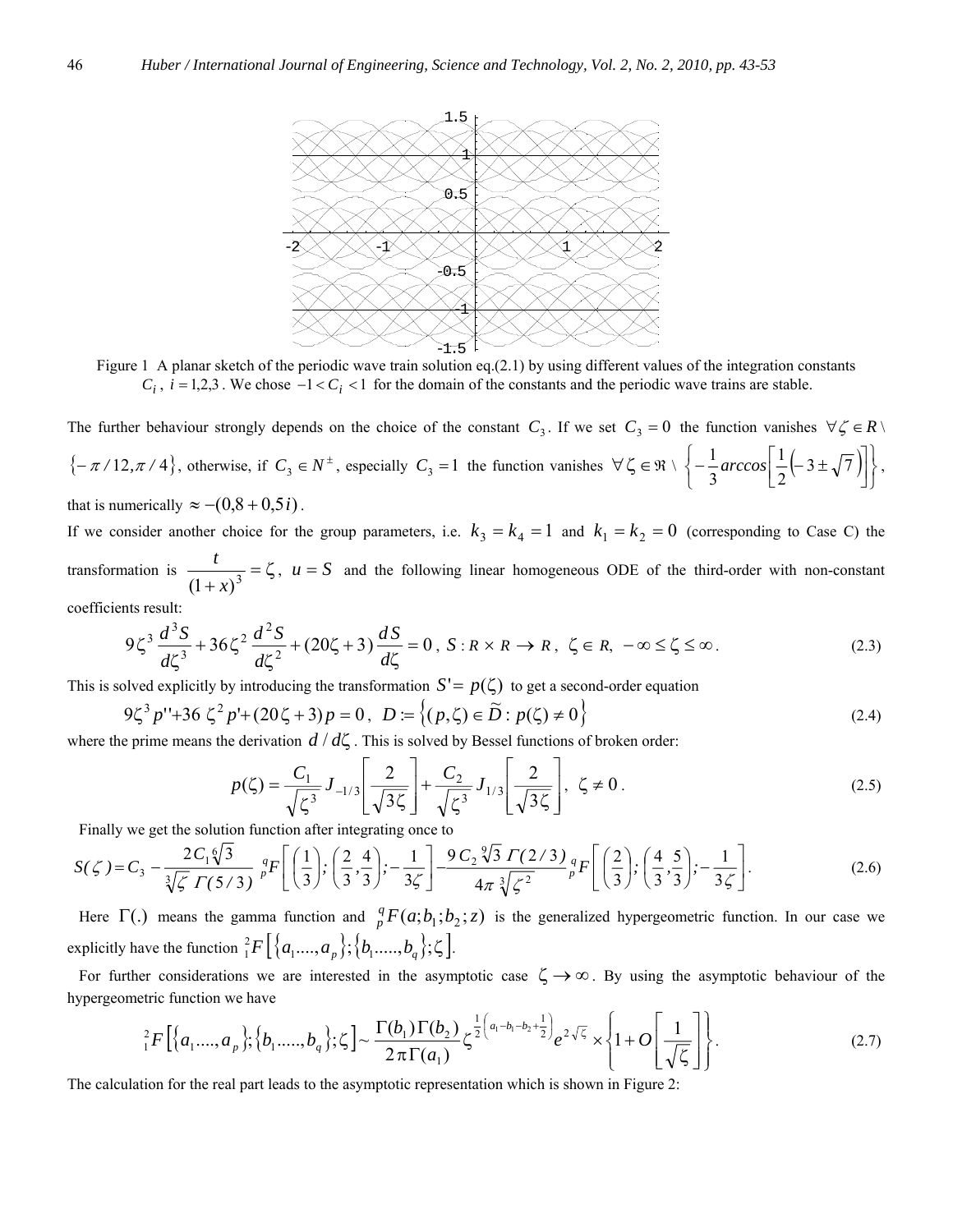

Figure 2 A planar sketch of the asymptotic solution function eq.(2.8) with  $C_1 = C_2 = C_3 = 1$ . The asymptotic behaviour is clearly seen. The point  $\zeta = 0$  is the irregularity of the gamma function and the function decreases rapidly for  $\zeta \to \infty$ . Here, for relevant applications only the real part is considered.

Note: The solution function eq.(2.5) can be expressed in terms of Airy functions. Imagine the fact that Bessel functions of order 1/3 are expressible so that we have alternatively by putting together

$$
p(\zeta) = \frac{3^{5/6}}{\zeta^{4/3}} Ai \left[ -\sqrt[3]{\frac{3}{\zeta}} \right], \zeta > 0.
$$
 (2.9)

Both expressions are similar and do not describe any periodic or traveling wave motions. Finally, the Case N is of interest if we use the following choice for the group parameters:

 $k_1 = k_2 = k_3 = 1$  and  $k_4 = 0$ . The transformation reads as  $t - x = \zeta$  and  $e^{-x}u = S$ . This choice represents the case of traveling waves and we have to solve the following nODE of the third-order:

$$
\frac{d^3S}{d\zeta^3} - 3S^2 \frac{d^2S}{d\zeta^2} + 12S^2 \frac{dS}{d\zeta} - S^3 = 0, S: R \times R \to R, \ \zeta \in R, \ -\infty \le \zeta \le \infty \ . \tag{2.10}
$$

This equation cannot be solved explicitly so we decided to perform a power series representation up to order five:

$$
S(\zeta) = a_0 + a_1 \zeta + a_2 \zeta^2 + \frac{1}{6} \Big( a_0^3 - 12 a_0^2 a_1 + 3 \Big) \zeta^3 + \frac{1}{8} \Big( a_0 \Big( a_0 a_1 - 8 a_1^2 - 8 a_0 a_2 \Big) \Big) \zeta^4 + O[\zeta]^5,
$$
\n(2.11)

with arbitrary chosen coefficient  $a_i$ ,  $i = 0,1,2$  whereby this polynomial solution is continuously differentiable on the entire real axis. A graphical overview is given in Figure 3.



Figure 3 The behaviour of the solution function eq.(2.11) for the similarity function S. This polynomial solution was generated by the choice of the coefficients  $a_i$  for the values  $-1 < a_1 < 1$  and the same for  $a_2$  and  $a_3$ .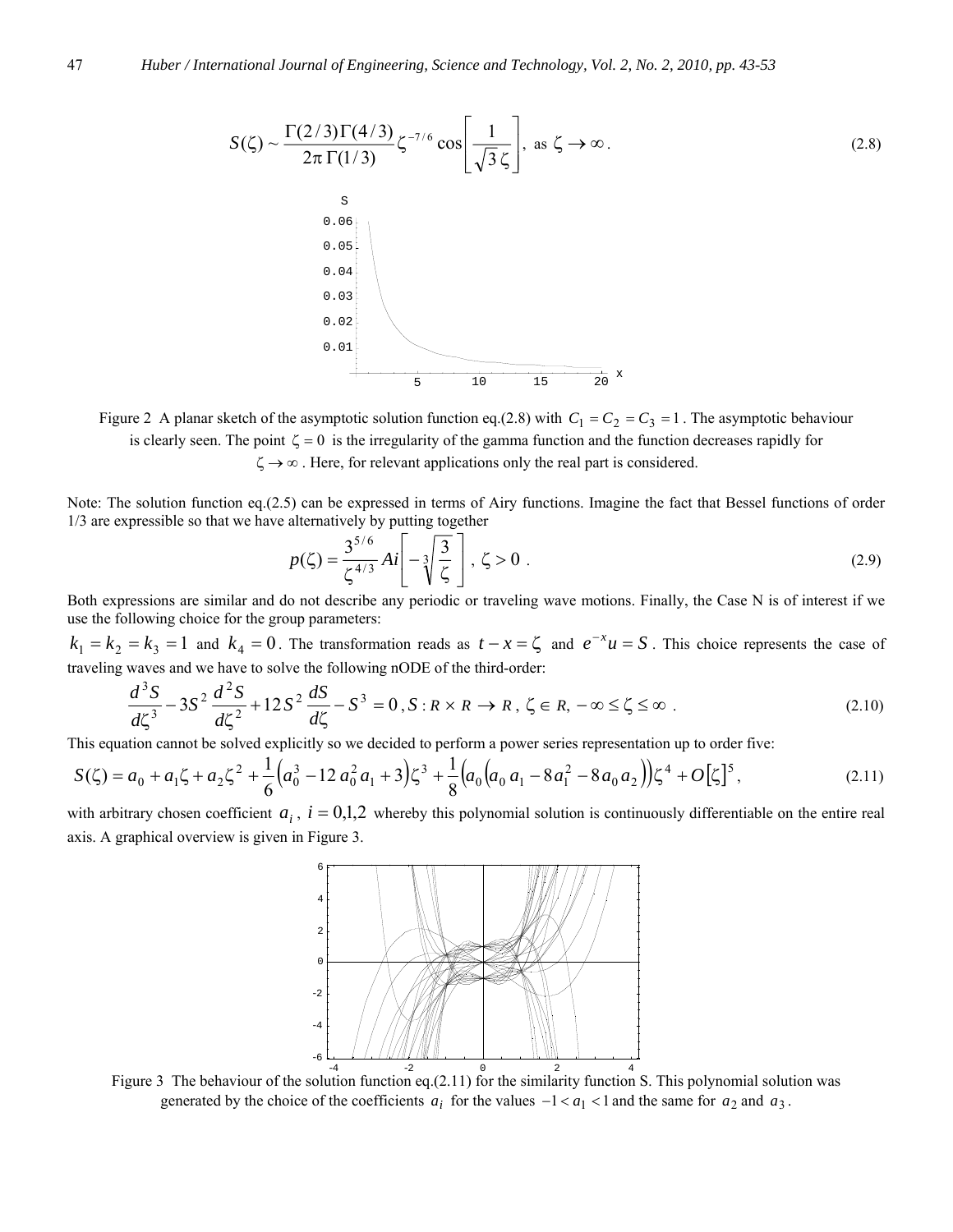If we transform by  $t - x = \zeta$  and  $e^{-x}u = S$  we show a sequence of solution surfaces depending on the independent variable *x* and *t* considering special values for the parameter  $\lambda$  in Figure 4. This shows that a traveling wave solution does not appear.

If we introduce the notation  $P(\zeta)$  for the polynomial part of eq.(2.11), one can write the complete solution  $u(x,t) = e^x P(\zeta)$  in short and comparing with the animations given, we conclude:



Figure 4 An animation of different solution surfaces of eq.(2.11), left:  $\lambda = 2$ , middle:  $\lambda = 10$ , right:  $\lambda = -10$ , all  $a_i = 1$ .

 The exponential part influences the solution in the sense of a damping effect whereby the exponential part either does not decrease or increase. So, this part covers a domain of saturation. After we have discussed all similarity cases of relevance we finish this chapter to proceed further with the analysis.

 For completeness, in Table 2 we show all relevant nonlinear transformations by considering special values of the group parameters.

| Case     | Choice of the group parameters    | Transformation for $\zeta$  | Transformation for S |
|----------|-----------------------------------|-----------------------------|----------------------|
| A        | $k_1 = k_2 = k_3 = 0$ , $k_4 = 1$ | $tx^{-1} = \zeta$           | $u = S$              |
| B        | $k_1 = k_2 = k_4 = 0$ , $k_3 = 1$ | $t=\zeta$                   | $u = S$              |
| C        | $k_1 = k_2 = 0, k_3 = k_4 = 1$    | $t(1+x)^{-3} = \zeta$       | $u = S$              |
| D        | $k_1 = k_3 = k_4 = 0, k_2 = 1$    | $x = \zeta$                 | $u = S$              |
| E        | $k_1 = k_3 = 0, k_2 = k_4 = 1$    | $(1+3t)3x^{-3} = \zeta$     | $u = S$              |
| F        | $k_1 = 0, k_2 = k_3 = k_4 = 1$    | $(1+3t)3(1+x)^{-3} = \zeta$ | $u = S$              |
| G        | $k_2 = k_3 = k_4 = 0, k_1 = 1$    | non-solvable                | non-solvable         |
| H        | $k_1 = k_4 = 0, k_2 = k_3 = 1$    | $t-x=\zeta$                 | $u = S$              |
| I        | $k_2 = k_3 = 0, k_1 = k_4 = 1$    | $tx^{-3} = \zeta$           | $ux^{-1} = S$        |
| $\bf J$  | $k_2 = k_4 = 0, k_1 = k_3 = 1$    | $t=\zeta$                   | $ue^{-x} = S$        |
| K        | $k_2 = 0, k_1 = k_3 = k_4 = 1$    | $t(1+x)^{-3} = \zeta$       | $u(1+x)^{-1} = S$    |
| L        | $k_3 = k_4 = 0, k_1 = k_2 = 1$    | $x=\zeta$                   | $u = S$              |
| M        | $k_3 = 0, k_1 = k_2 = k_4 = 1$    | $(1+3t)3x^{-3} = \zeta$     | $ux^{-1} = S$        |
| N        | $k_4 = 0, k_1 = k_2 = k_3 = 1$    | $t-x=\zeta$                 | $ue^{-x} = S$        |
| $\Omega$ | $k_1 = k_2 = k_3 = k_4 = 1$       | $(1+3t)3(1+x)^{-3} = \zeta$ | $u(1+x)^{-1} = S$    |

Table 2 Symmetry calculation and nonlinear transformations for the Rand Equation

### **3. Analysis by the dominant balance method**

Again, consider the Rand Equation, eq.(1). If we introduce the similarity 'ansatz'  $u(x,t) = f(\xi)$ ,  $\xi = x - \lambda t$ , we derive the following nODE of the third-order: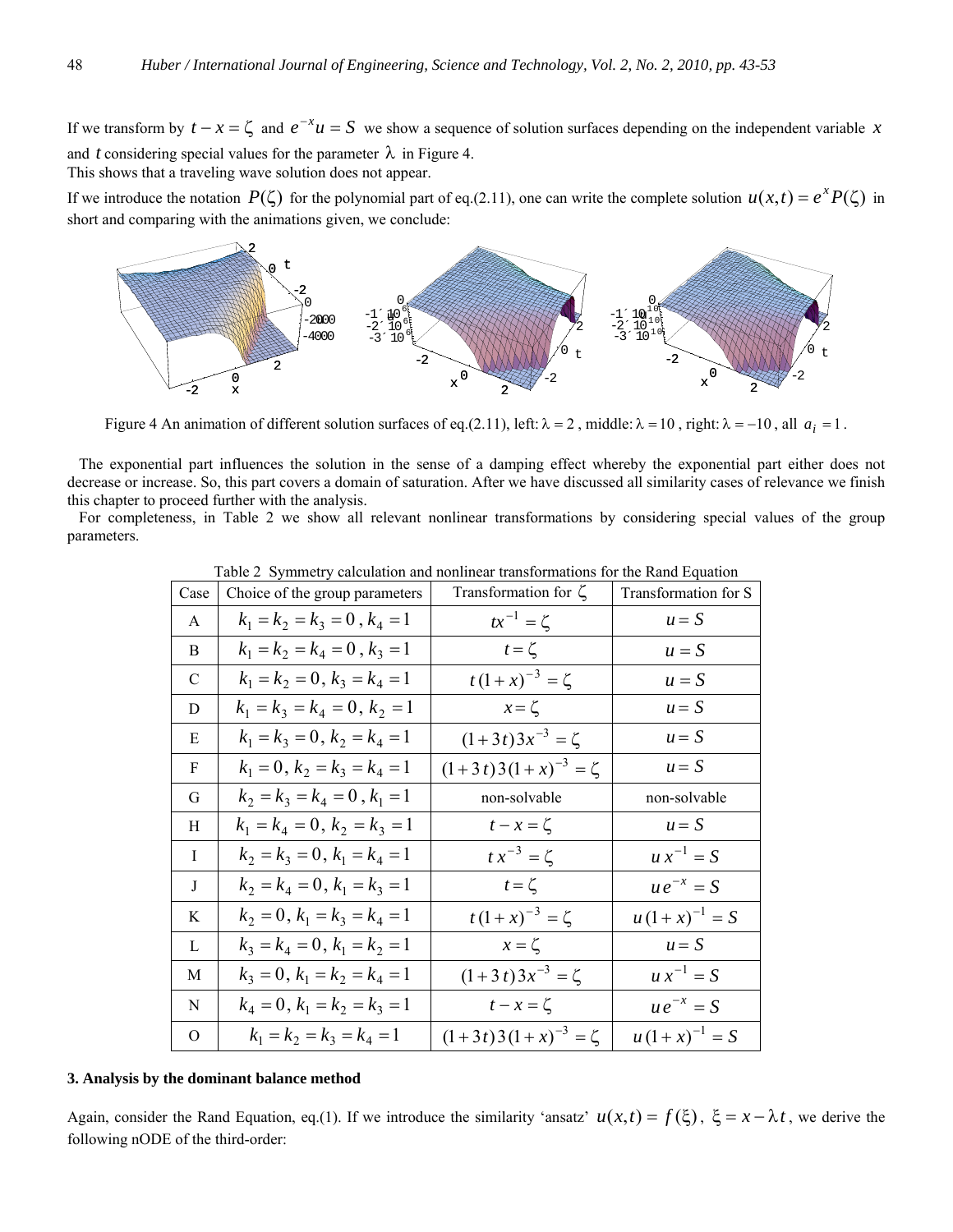$$
f^{2} \frac{d^{3} f}{d\xi^{3}} - 3 \left( \frac{df}{d\xi} \right)^{3} = 0, \ f = f(\xi), \ D := \left\{ (f, \zeta) \in \widetilde{D} : f(\zeta) \neq 0, \{f', f'', f''''\} \neq 0 \right\}.
$$
 (3)

Let the domain  $\tilde{D} = D \times R^1 \subseteq R^3 \times R^1$ . We seek proper solutions on the interval *I*,  $I \in D$  and  $f : I \to R^2$ . Unfortunately, this nODE cannot be solved analytically in a closed form. Therefore, we apply the Dominant Balance Method in order to generate new solutions. Generally, from eq.(3) follows that  $f^2 f''' = 3f'^3$  and  $f^2 f''' = 0 \rightarrow f^2 = 0 \vee f''' = 0$ . This is not possible since we require both the existence of the function and their derivation. By balancing we have to treat the following cases considering a two-term balance:

**Case(i):**  $f^2 f_{xxx} \approx 0$  requiring that  $f''>> |3(f')^3/f^2|$  otherwise the condition holds:  $f^2 f_{xxx} > 0 \rightarrow 3(f')^3 < 0$  from eq.(3) for a suitable balance.

**Case(ii):** 
$$
-3(f')^3 \approx 0
$$
 requiring that  $|(f')^3| = 0$  with the condition  $(f')^3 > 0 \rightarrow f^2 f_{xxx} < 0$ .  
The ODE for Case(i) is solved explicitly by  $f(\xi) \sim c_1 + c_2 \xi + c_3 \xi^3$ .

For proper of solutions (e.g. if  $\zeta \in R^{\pm}$ ) it is seen that this solution contradicts the given inequalities. So we conclude that the polynomial of the third-order represents a consistent balance solution and therefore we have

$$
u(x,t) \sim c_1 + c_2(x - \lambda t) + c_3(x - \lambda t)^3, \ \lambda \neq 0,
$$
\n(3.1)

as proper solutions as before with suitable chosen coefficients  $c_i$ , but  $c_2 \neq 0$ ,  $c_3 \neq 0$ .

For practical calculations we perform a series representation of the nODE, eq.(3) with arbitrary constants  $a_i$ ,  $i = 0,1,2$  up to order four:

$$
f(\xi) = a_0 + a_1 \xi + a_2 \xi^2 + \frac{a_1^3}{2 a_0^2} \xi^3 + \frac{a_1^2 (3 a_0 a_2 - a_1^2)}{4 a_0^3} \xi^4 + O[\xi]^5.
$$
 (3.2)

For this series solution we give a graphical overview in Figure 5 by using suitable chosen values for the parameters *ai* .



Figure 5 A planar plot of the series solution, eq.(3.2) generated with the choice of the parameters for all  $a_i$  so that the domain of the parameters is given by  $0 < a_i < 2$ , the curves are all symmetrically to the x-axis.

#### **4. The non-classical case I: Potential symmetries**

For more technical details we refer to (Olver, 1986; Bluman and Kumei, 1989, Gaeta, 1994, Huber, 2009) respectively. For the Rand Equation, eq.(1) we found the following: The equation admits only one possible potential system,  $\Psi_1$  consisting of two relations. The systems can be formulated for the dependent variable  $V_1$  and can be treated in their derivations w.r.t. the independent variables  $(x, t)$  denoted by subscripts:

$$
u u_{xx} + \frac{\partial V_1}{\partial t} - \frac{1}{2} \left( \frac{\partial u}{\partial x} \right)^2 = 0, \quad \frac{\partial V_1}{\partial x} + \frac{9u^2}{2} = 0 \tag{4}
$$

Unlike other evolution equations having two or more potential systems, here we are confronted with an unexpected case: Calculating the infinitesimals we see that no new potential symmetry occurs: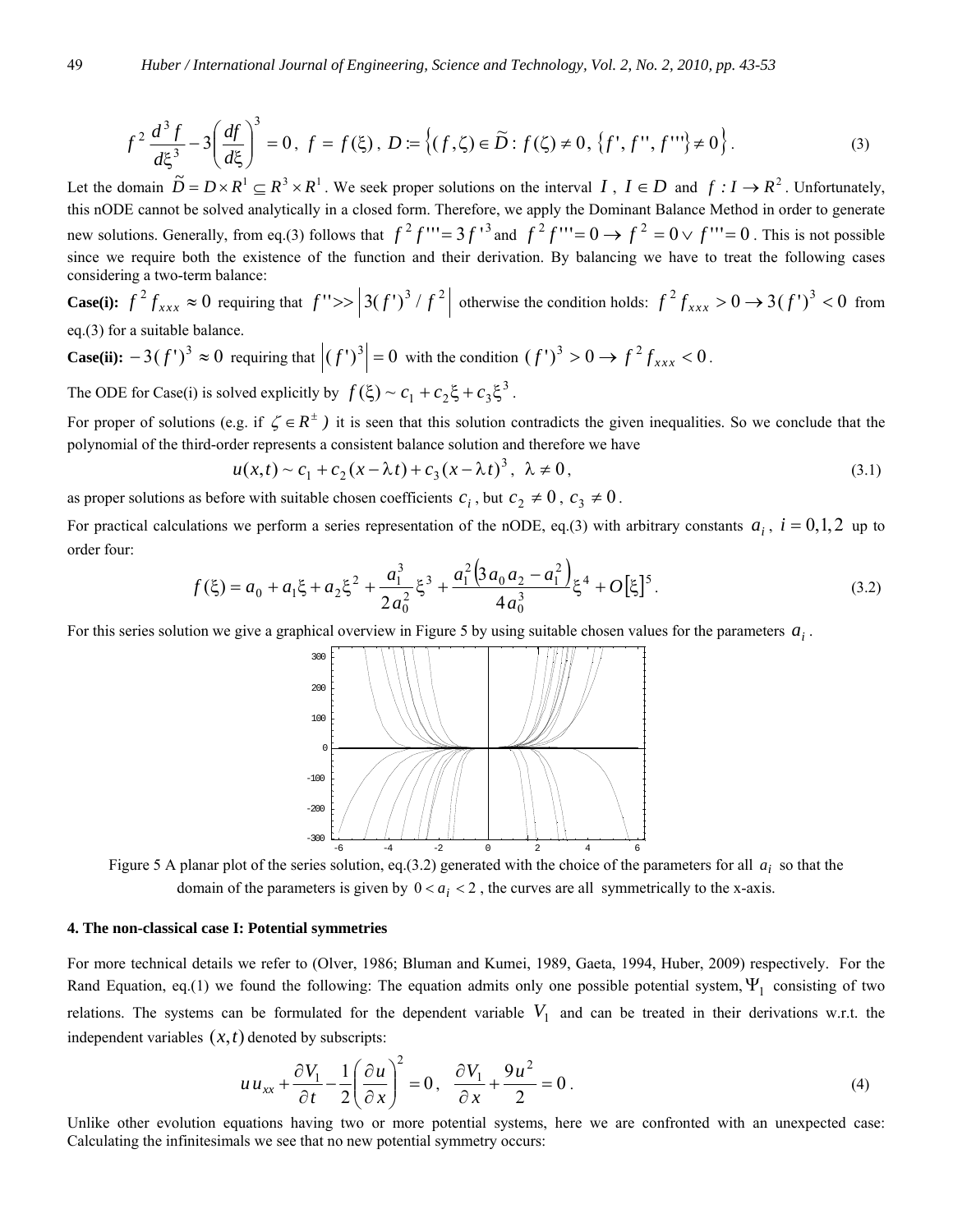$$
\xi_1 = k_3 + \frac{k_5 x}{3} \qquad \xi_2 = k_4 + k_5 t
$$
\n
$$
\varphi_1 = \frac{1}{6} (3k_2 - k_5) u \qquad \varphi_2 = k_1 + k_2 V_1
$$
\n(4.1)

It is of interest to compare with the classical case, eq.(1.6). The dimension of the group increases (we have a five-dimensional group) and also an infinite group generated by the function  $u(x,t)$  is seen. Here no new potential symmetry could observe.

#### **5. The non-classical case II: Generalized symmetries**

We find it advisable to mention some basic notes. It is obvious from Lie theory that point

symmetries are a subset of generalized symmetries (Ibragimov, 1985; 1994c). The determination of the characteristics for the general case follows by a similar algorithm as in the case of point transformations (PT) in the classical case.

Classical symmetries of a (n)PDE (assumed to be in a general form  $\Delta = 0$ ) are PT which guarantee the invariance of the solution space and so, PT are created by infinitesimal transformations.

The determining equations for the characteristics  $GS_\alpha$  are consequences of the relation

$$
pr\vec{v}_{GS} \Delta|_{\Delta=0} = 0, \qquad (5)
$$

where  $pr\vec{v}_{GS}$  denotes the prolongation of the vector field  $v_{GS}$  and 'GS' means generalize symmetry. The main difference however is the fact that in general the characteristics depend on derivatives of an infinite order. If the order is equal to identity we arrive at the so-called contact transformations. By increasing the order of derivatives  $n > 1$  we shall find higher order GS. In case of the Rand Equation, eq.(1) we found GS depending on the first derivative:

$$
GS_1(x, t, u, u_x, u_t) = k_2 u + k_1 u_x.
$$
\n(5.1)

This symmetry also changes from the symmetries given in (1.6), (4.1). Here we are confronted with a two-dimensional finite group of transformations where the second part  $\partial u / \partial x$  is related to dilatation operations. For the case  $n = 2$  by assuming second partial derivatives we further found

$$
GS_2(x, t, u, u_x, u_t) = k_2 u + k_1 u_x. \tag{5.2}
$$

as a quite similar result.

#### **6. Approximate symmetries**

In this section we follow (Ibragimov, 1985, 1994c; Huber, 2009) respectively and our intension is to present new results without referring too much theory. However, some remarks will be indicated.

*Definition***:** Approximate symmetries:

We assume that  $x = (x_1 x_2,...)$  are independent coordinates of functions which are analytic in their arguments. Let us further assume that  $\varepsilon$  is a small parameter on which the functions additionally

depend. We will denote the involved infinitesimal small functions of order  $\epsilon^{p+1}$  by  $\theta_p(x,\epsilon)$ , where

 $p \le 0$  and p is a positive constant. This condition is expressed by  $\theta_p(x,\varepsilon) = O[\varepsilon]^p$ . In addition an equivalent representation of this condition can be written by

$$
\lim_{\varepsilon \to 0} \frac{\Theta_p(x, \varepsilon)}{\varepsilon^p}.
$$
 (6)

Let *f* and *g* be analytic functions in *x*. We define an approximation of order *p*,  $f \approx g$  by the relation

$$
f(z,\varepsilon) = g(z,\varepsilon) + O[\varepsilon]^p \tag{6.1}
$$

for some fixed value of  $p \leq 0$ .

This definition is the basis of all calculations we will carry out in the following.

Let us introduce  $\varepsilon$  as a small parameter measuring the influence of the nonlinear term of the eq.(1) so that we can write  $3 \epsilon u_t^2 = u^2 u_{xxx}$ . First order approximate symmetries follow by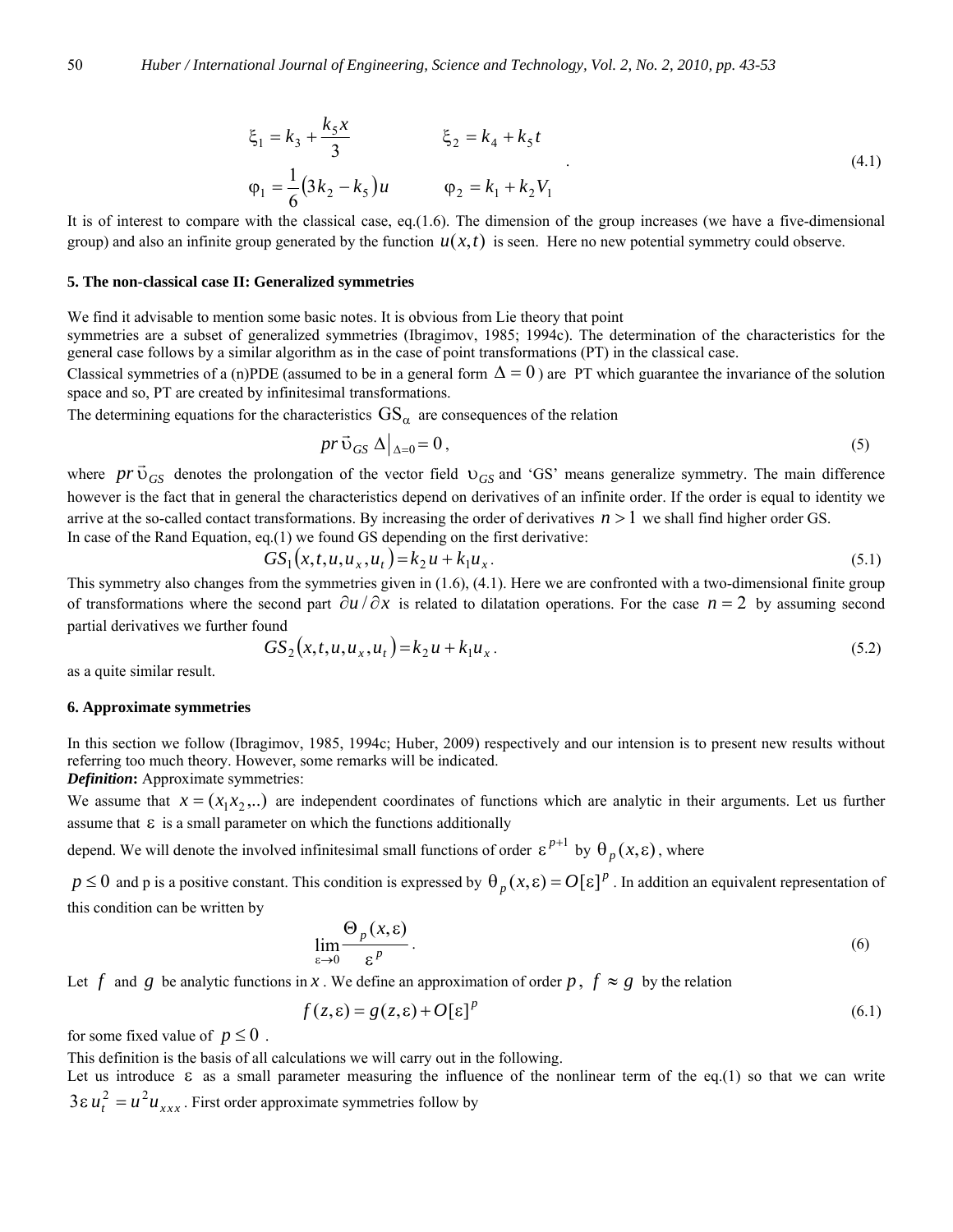$$
\xi_1 = k_2(1 + \varepsilon)
$$
  
\n
$$
\xi_2 = k_3(1 + \varepsilon)
$$
  
\n
$$
\phi = k_4 + k_1\varepsilon.
$$
\n(6.2)

Here we have another unexpected situation comparing with the symmetries as above. The order remains equal (four-dimensional) toward the classical case but the dimension is finite. The generating vector fields containing the perturbation parameter reads as

$$
V_1 = \varepsilon \partial_t, V_2 = (1 + \varepsilon) \partial_u, V_3 = (1 + \varepsilon) \partial_x, V_4 = \partial_t,
$$
\n(6.3)

and the associated coefficients of these vector fields are given by

$$
\{(0,\varepsilon), (0)\}, \{(0,0), (1+\varepsilon)\} \{(1+\varepsilon), (0)\} \{(0,1), (0)\}.
$$
\n(6.4)

In total we have four possible combinations for the vector fields. Possible reductions can be calculated by combining several subgroups, that is  $V_l \otimes V_m \otimes V_n$  with  $\{l,m,n\} = 1, 2, 3, 4$ .

We now restrict the analysis to the most important case, the case of traveling waves.

This case arises by calculating the combination  $V_1 \otimes V_3 \otimes V_4$  which gives the traveling-wave transformation for the similarity variable  $\zeta = t - x$  and  $u = S$  for the similarity function once again.

The relating linear ODE of the third-order is similar as in the classical case, eq.(2), however the difference is the occurrence of a linear part:

$$
\varepsilon \frac{d^3 S}{d\zeta^3} + 9S = 0, \ S: R \times R \to R, \ \zeta \in R, \ -\infty \le \zeta \le \infty, \ \varepsilon \ne 0 \,, \tag{6.5}
$$

which is solved explicitly by

$$
S(\zeta) = C_1 \exp\left[-(-3)^{2/3}\zeta\right] + C_2 \exp\left[-(3)^{2/3}\zeta\right] + C_3 \exp\left[(-1)^{1/3}3^{2/3}\zeta\right],\tag{6.6}
$$

where  $C_1$ ,  $C_2$  and  $C_3$  are arbitrary constants of integration.

Considering special values of the constants, say,  $C_1 = C_2 = C_3 = 1$  the real part of the solution, eq.(6.6) is written as

$$
S(\zeta) = \exp\left[-(3)^{2/3}\zeta\right] + 2\exp\left[\frac{1}{2}(3)^{2/3}\zeta\right] + \cos\left[\frac{3}{2}3^{1/6}\zeta\right].\tag{6.7}
$$

The function has a finite value at  $\zeta = 0$  and it is further proven that  $\lim_{\zeta \to 0} S(\zeta) = 3$  $\zeta$ ) = ζ→  $S(\zeta) = 3$  holds.

The limiting behaviour is  $\lim S(\zeta) = \infty$  $\lim_{\zeta \to +\infty} S(\zeta) = \infty$  but vanishes for  $\zeta \to -\infty$ , that is  $\lim_{\zeta \to +\infty} S(\zeta) = 0$  $S(\zeta) = 0$ . Since the second derivative vanishes as  $\zeta = 0$ , takes positive real-valued as  $\zeta = -1$  and negative real-valued as  $\zeta = 1$ , one can conclude that the solution is not stable at least in the domain  $-1 < \xi < 1$ .

In addition a compact written form of  $eq.(6.7)$  follows by the representation

$$
S(\zeta) = \sum_{k=0}^{\infty} \frac{(-1)^k 3^{1+2k} \zeta^{3k}}{(3k)!}.
$$
 (6.8)

In Figure 6 we give a graphical overview of the behaviour of the real-valued function, eq.(6.7) by considering special values of the integration constants.



Figure 6 A planar plot of the real-valued solution, eq.(6.7) by using different values of the integration constants  $C_i$ ; that is  $0 < C_1 < 5$ ,  $-1 < C_2 < 9$ ,  $-3 < C_3 < 5$ . The solution is unstable in the domain  $-1 < \xi < 1$ .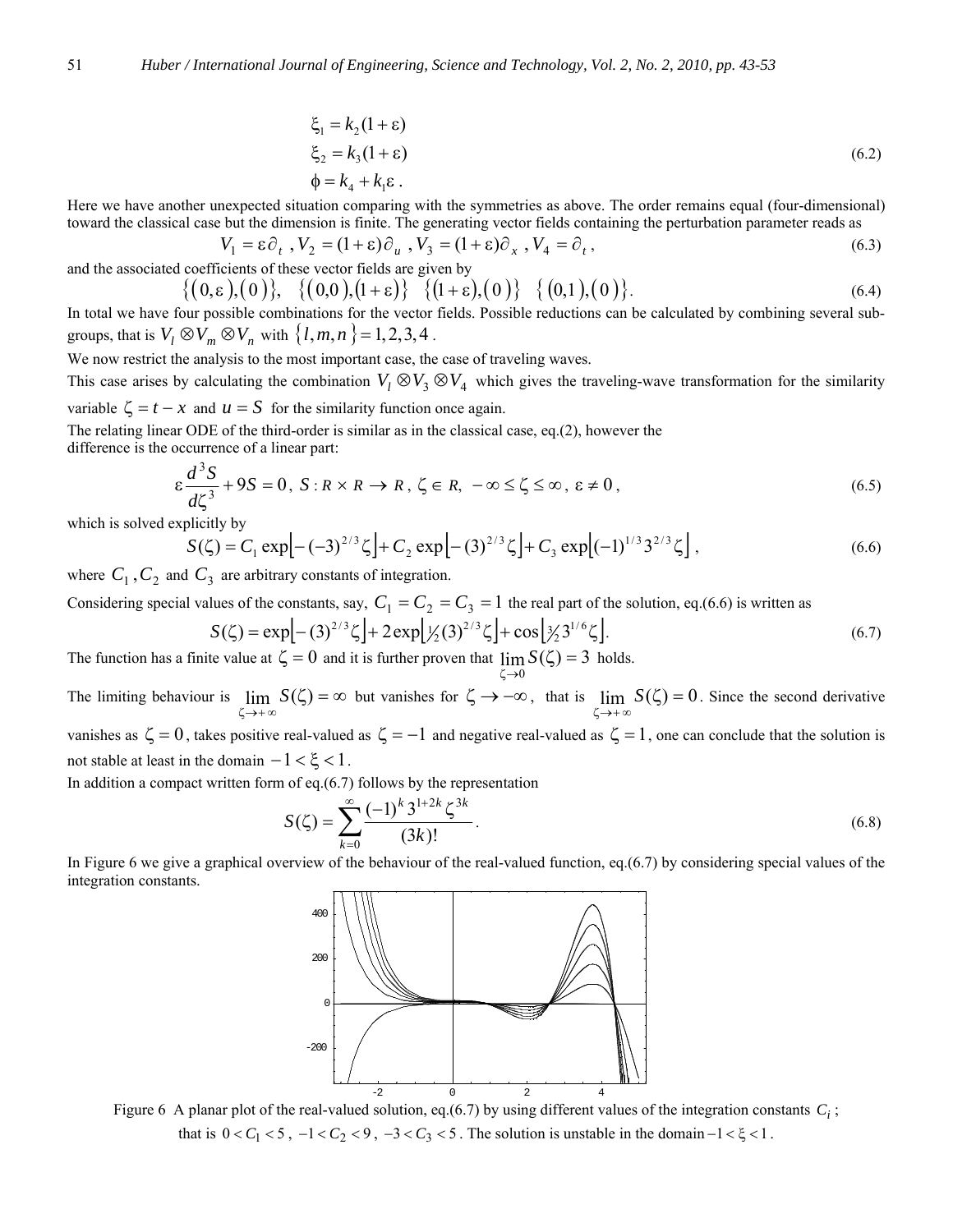Marked maxima and minima could observe on the real positive domain and both the maxima and minima lay on a vertical straight line. Consider the unusual behaviour in the range near the origin recognizing the instability.

#### **7. Conclusion**

 The present paper represents a valuable contribution to the understanding of a rarely studied evolution equation, the so called Rand Equation. Unlike many other evolution equations well known in this field, properties and behaviour of the Rand Equation are not available. This paper however is suitable to extend the spectrum of knowledge to get a deeper insight in the solution manifold. As a first step we performed a classical Lie Group analysis to study the point symmetries. Applying the procedure of similarity reduction several cases of interest were shown especially the traveling wave reduction leading to periodic wave trains. Due to complexity of the underlying nODEs asymptotic solutions were given as well as some series representations using in practical calculations were shown. A complete symmetry table containing nonlinear transformations was performed. By using the Dominant Balance Method further similar solutions could derive. Secondly, the non-classical cases were studied. We show how one can derive potential as well as generalized symmetries. Here, interestingly the nPDE does not admit potential symmetries. Otherwise, the nPDE behave in a same kind to other evolution equations relating to generalize symmetries. By increasing the order (remains two-dimensional finite) the symmetry does not change and physically speaking the group transformation correlates with dilatation operations.

 As a last fact of interest approximate symmetries were studied in order to show how one can calculate new solutions. The special case of traveling waves leads to unstable solutions at least in a certain domain. We also did not found any kinds of solitons, neither line solitons nor loop or cusp solitons and actually, the highly nonlinear eq.(1) admits therefore no physical description correlating to known processes. Further studies in future done by the author are necessary, especially concerning the following: We shall stress some theoretical basic questions such like the complete integrability. If the eq.(1) can be integrated completely we further can show the existence of a related Bäcklund system. Another question of interest is the affiliation to a known hierarchy also closely related to the integrability. Further it is of interest to know if the eq.(1) possesses the Painlevé property. If so, one can proof that the highly nonlinear eq.(1) can be solved in principle by the Inverse Scattering Method. Otherwise the Painlevé algorithm is suitable to solve the eq.(1) on the singular manifold. At this stage we can expect the limitation of calculating intensions, since, due to the complexity of the eq.(1), future theoretically derivations might fail.

#### **References**

Ablowitz M., Clarkson P., 1991. *Solitons, Nonlinear Evolution Equations and Inverse Scattering*, Cambridge University Press Bluman G., Kumei S., 1989. *Symmetries and Differential Equations*, Springer

- Dodd R., Eilbeck J., Gibbon J., Morris H., 1988. *Solitons and Nonlinear Wave Equations*, Academic Press
- Drazin P., Johnson R., 1989. *Solitons: An Introduction*, Cambridge University Press
- Eilenberger G., 1983. *Solitons*, Springer-Verlag, Berlin, p.140
- Gaeta G., 1994. *Nonlinear Symmetries and Nonlinear Equations*, Kluwer, Acad. Press
- Huber A., 2010. The physical meaning of a nonlinear evolution equation of the fourth order relating to locally and non-locally supercritical waves, *Int. J. Engineering, Science and Technology*, Vol.2, No.1, p.70
- Huber A., 2007a. On class of solutions of a nonlinear partial differential equation of sixth order generated by a classical and nonclassical symmetry analysis, *Int. J. Differential Equations and Dynamical Systems*, Vol.15, Nos.1&2, p.27
- Huber A., 2007b. A note on class of traveling wave solutions of a nonlinear third-order system Generated by Lie's approach, *Chaos, Solitons and Fractals,* Vol. 32, No. 4, p.1357
- Huber A., 2008a. A note on class of solitary-like solutions of the Tzitzéica-equation generated by a similarity reduction, *Physica D* 237, p.1079
- Huber A., 2008b. A note on new solitary and similarity class of solutions of a fourth-order nonlinear evolution equation, *Appl. Math. and Comp*. 202, p.787
- Huber A., 2009. The Cavalcante -Tenenblat equation Does the equation admit a physical significance?, *Appl. Math. and Comp*. 212, p.14
- Ibragimov N., 1985. *Transformation Groups Applied to Mathematical Physics*, Reidel Publ., Dortrecht
- Ibragimov N., 1994a. Lie Group Analysis, Vol. III, CRC Press, Inc.
- Ibragimov N., 1994b. Lie Group Analysis, Vol. II, CRC Press, Inc.
- Ibragimov N., 1994c. Sophus Lie and harmony in mathematical physics, on the 150<sup>th</sup> anniversary of his birth, *Math. Intel.* 16, p.20.

Klein F., 1918. Über Differentialgesetzte für die Erhaltung von Impuls und Energie in der EinsteinschenGravitationstheorie, N*achr. Ges. Wiss. Göttingen Math. Phys*. Vol. 2, p.171

- Noether E., 1971. Invariante Variationsprobleme, *Transport Theory Stat. Phys*. Vol. 1, p.186
- Olver P., 1986. *Applications of Lie Groups to Differential Equations*, Springer
- Whitham G.B., 1974. *Linear and Nonlinear Waves*, J. Wiley, New York.